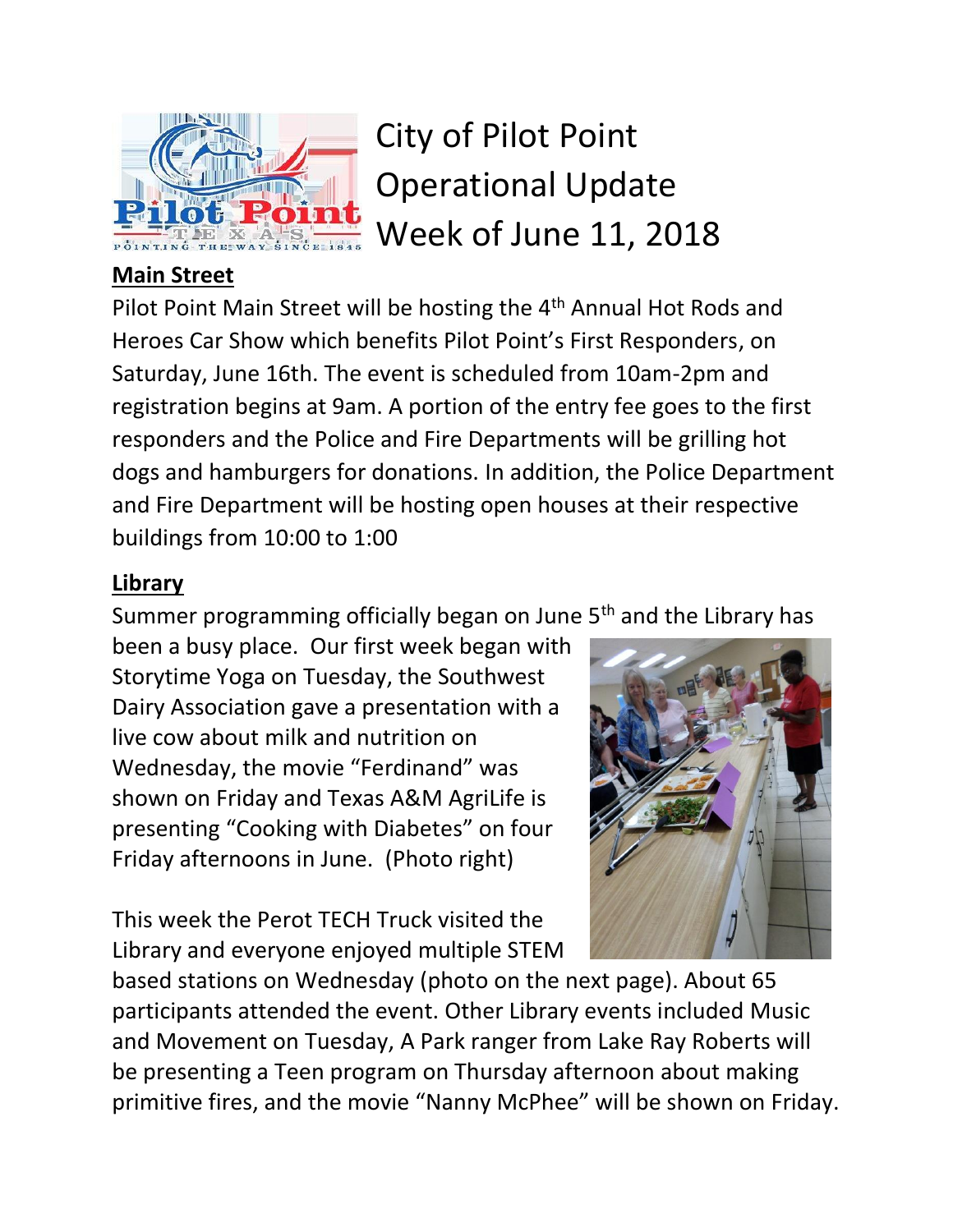

Next week the Library will be hosting the Ft. Worth Capoeira, a Brazilian martial arts group, on Wednesday morning, showing the movie "Muppet Treasure Island" on Friday, plus will be doing a Preschool Music and Movement on Tuesday morning, and hosting a game day on Saturday.

#### **Police**

Officer Robert Nerl, members of the Pilot Point PD and local artist Justine Wollaston collaborated to create some local art outside the police station along Jefferson to compliment the recently completed art on the adjoining curb line on Main St.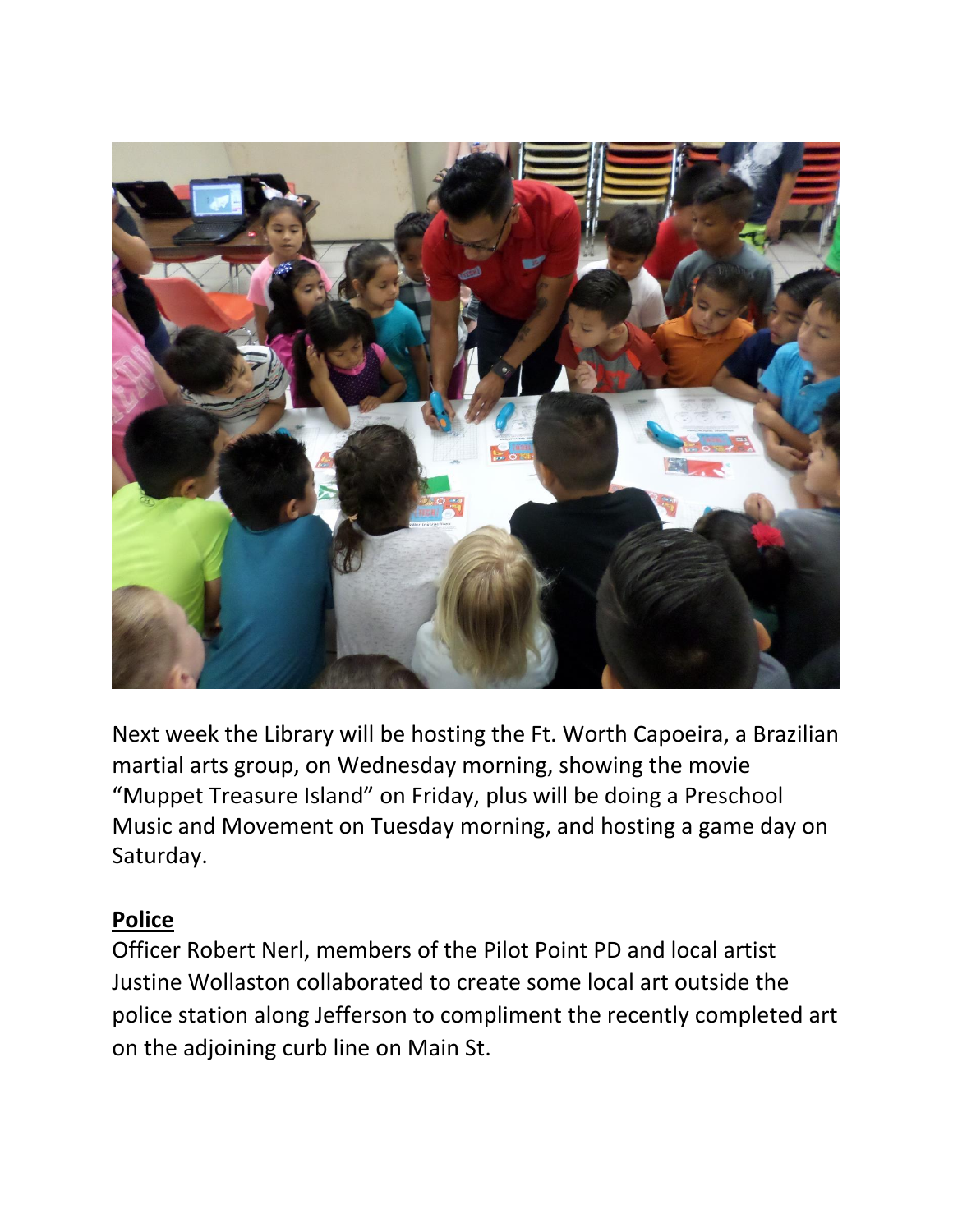

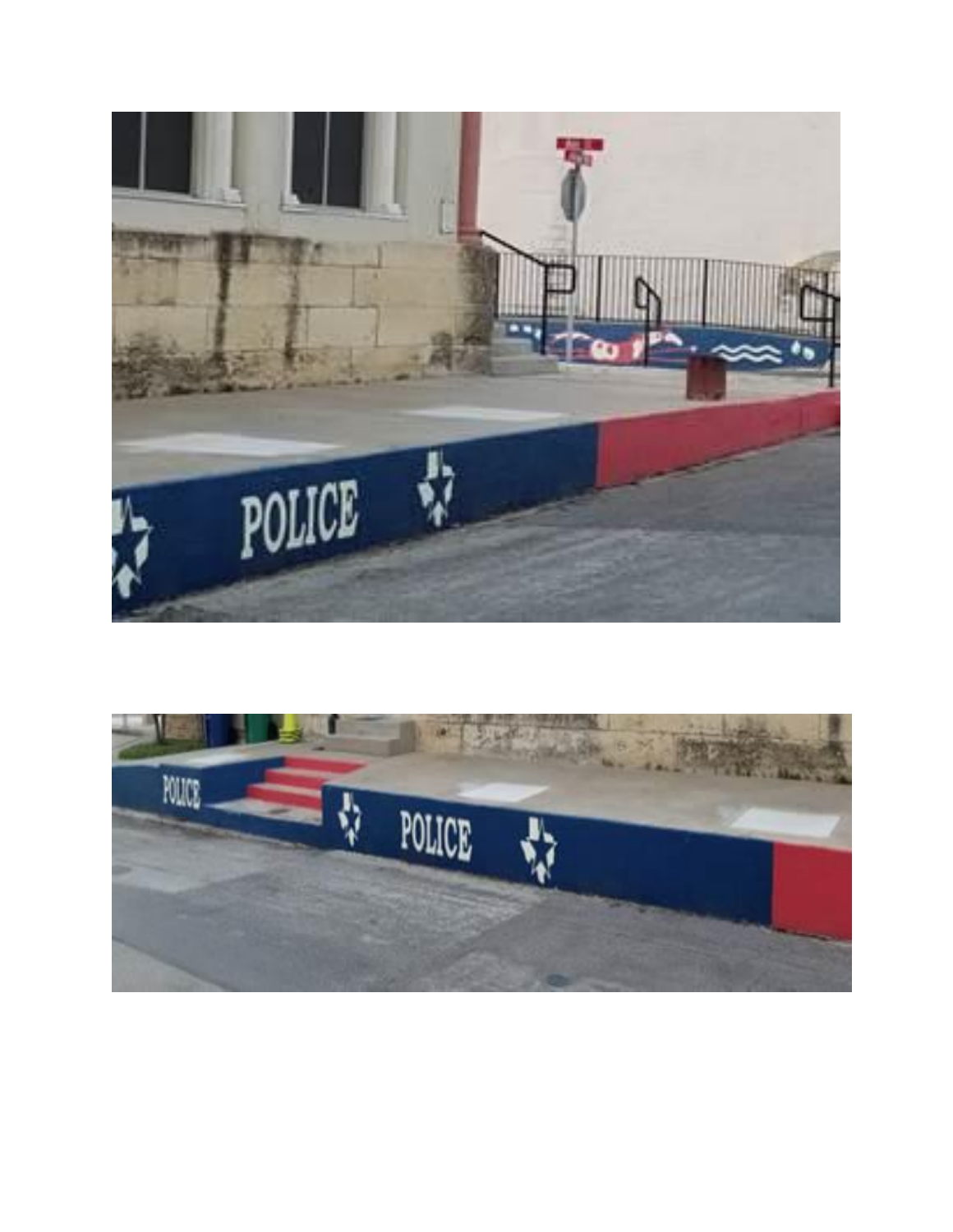## **Community Development**

The City has a number of building projects going on at any given time. The Operational Update will provide a summary each week of the various projects and a status update. A flowchart is provided with the various stages of development. A green box indicates that stage is complete, a yellow box indicates in progress, a red box indicates the project has been halted by the developer or the City and a gray box indicates the developer has not reached that phase yet.



Elliot Home Renovations – 419 E. Main Street – Single family Home – Framing underway.



Victor Nevarez – 555 E. Walcott Street – Single family Home – Underground conduits passed.



Sue Sisomphou – 653 Coperhavr Street – New Single-Family Home – Exterior painted. Rebar and forms set for driveway approach.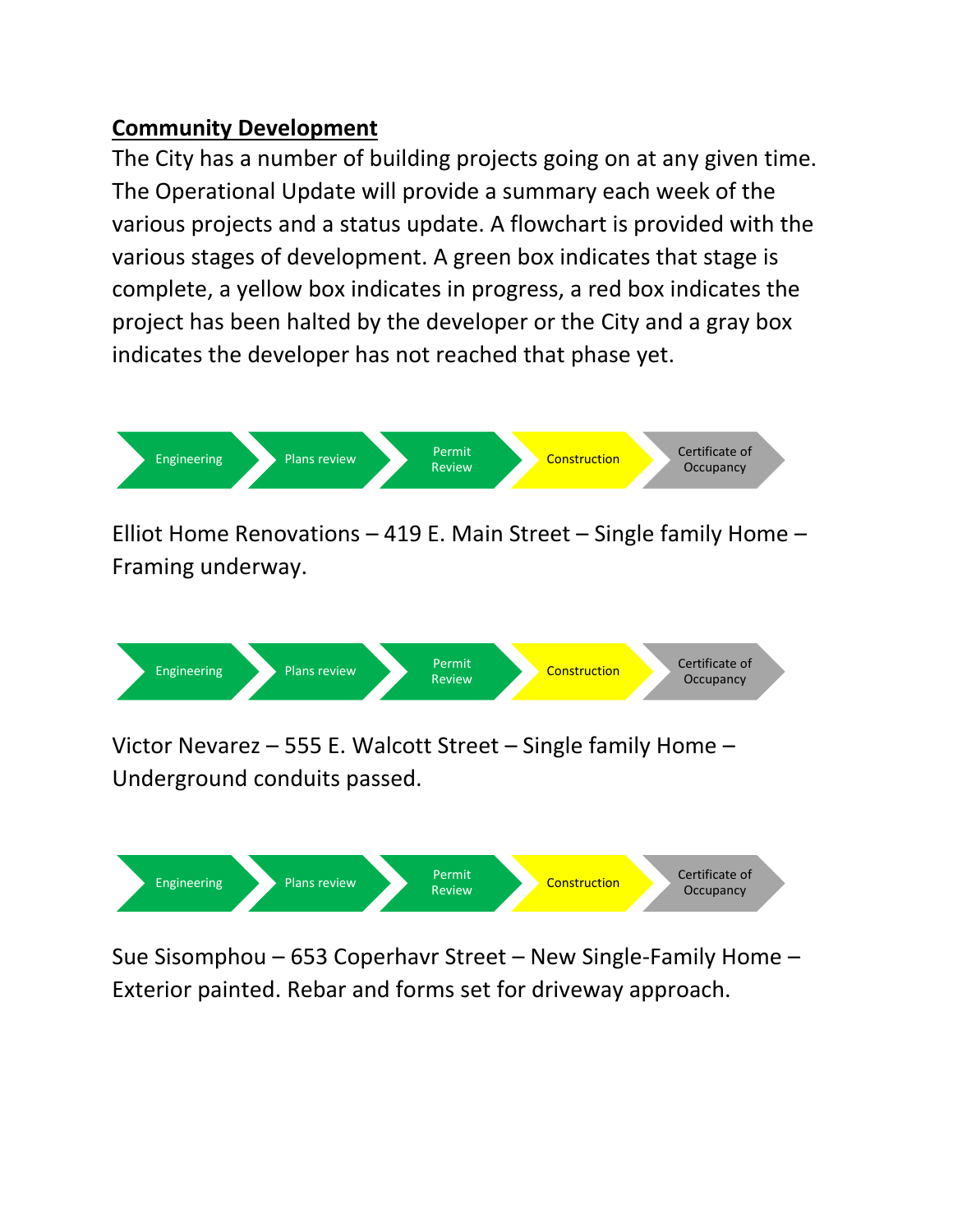

Yarborough Farms – Carol Street - Pool House – Commercial seconds passed. Stone exterior work underway.



SNAG Investments – 525 Chandler Court - New Single-Family Home – Certificate of Occupancy awarded.



Edgar Evans Homes – 636 N Prairie Street – New Single-Family Home – Driveway approach poured.



Edgar Evans Homes – 415 W. Grove Street – New Single-Family Home – Driveway/approach has been poured. Yard landscaping complete.



SNAG Investments – 706 E. Walcott Street - New Single-Family Home – Permanent power released. Interior work continues.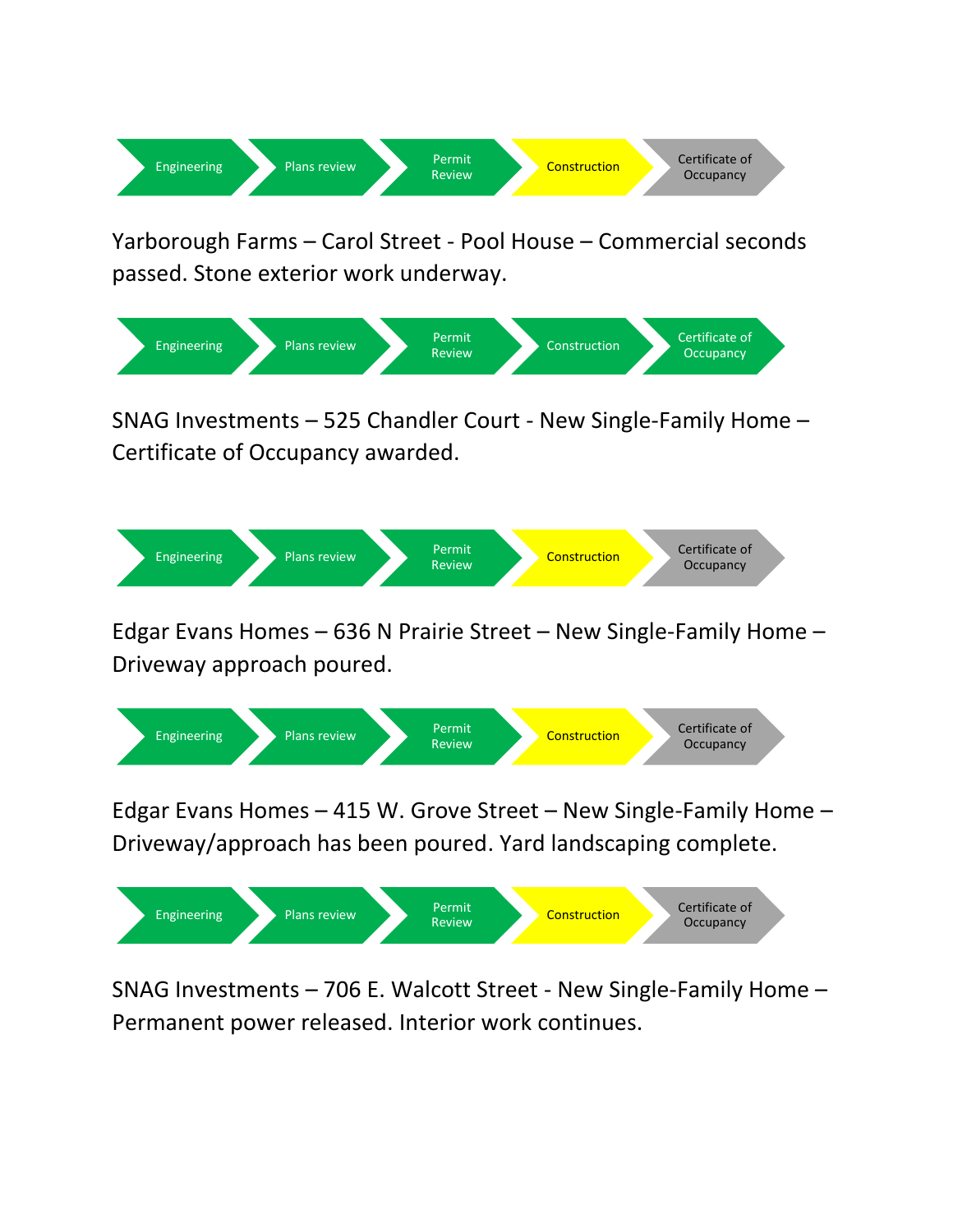

Marco Family Investments – 718 E Walcott Street – New Single-Family Home – Permanent power released. Driveway approach poured.



SNAG Investments – 608 E. Walcott Street - New Single-Family Home – Driveway approach poured.



Trim-Line Cabinets – 1216 Foundation Drive – Commercial Building – Electrical underway.



Todd & Amy Witte – 603 E. Burks Street - New Single Family Home – Framing complete. OSB installation underway on the exterior.



Uppercut Granite, Inc. – 1235 J.C. Lane – Commercial addition – Permit issued.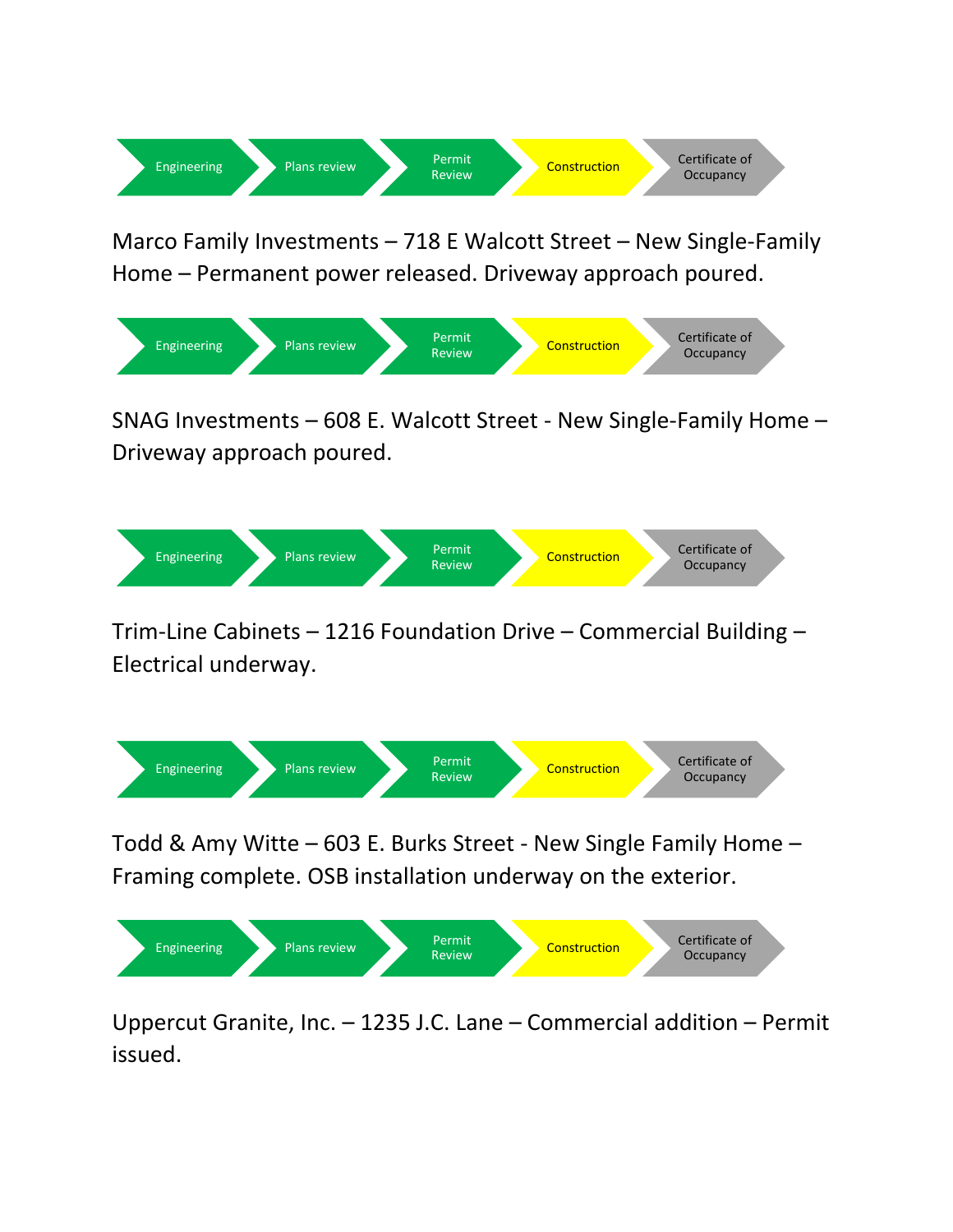## **Public Works**

**Public Works Weeks Appreciation Lunch at Nick's – complements of the City Manager. Thank you Public Works for all that you do!**



**Dinosaurs have taken over the sewer plant … lol.. in honor of Jurassic World!**